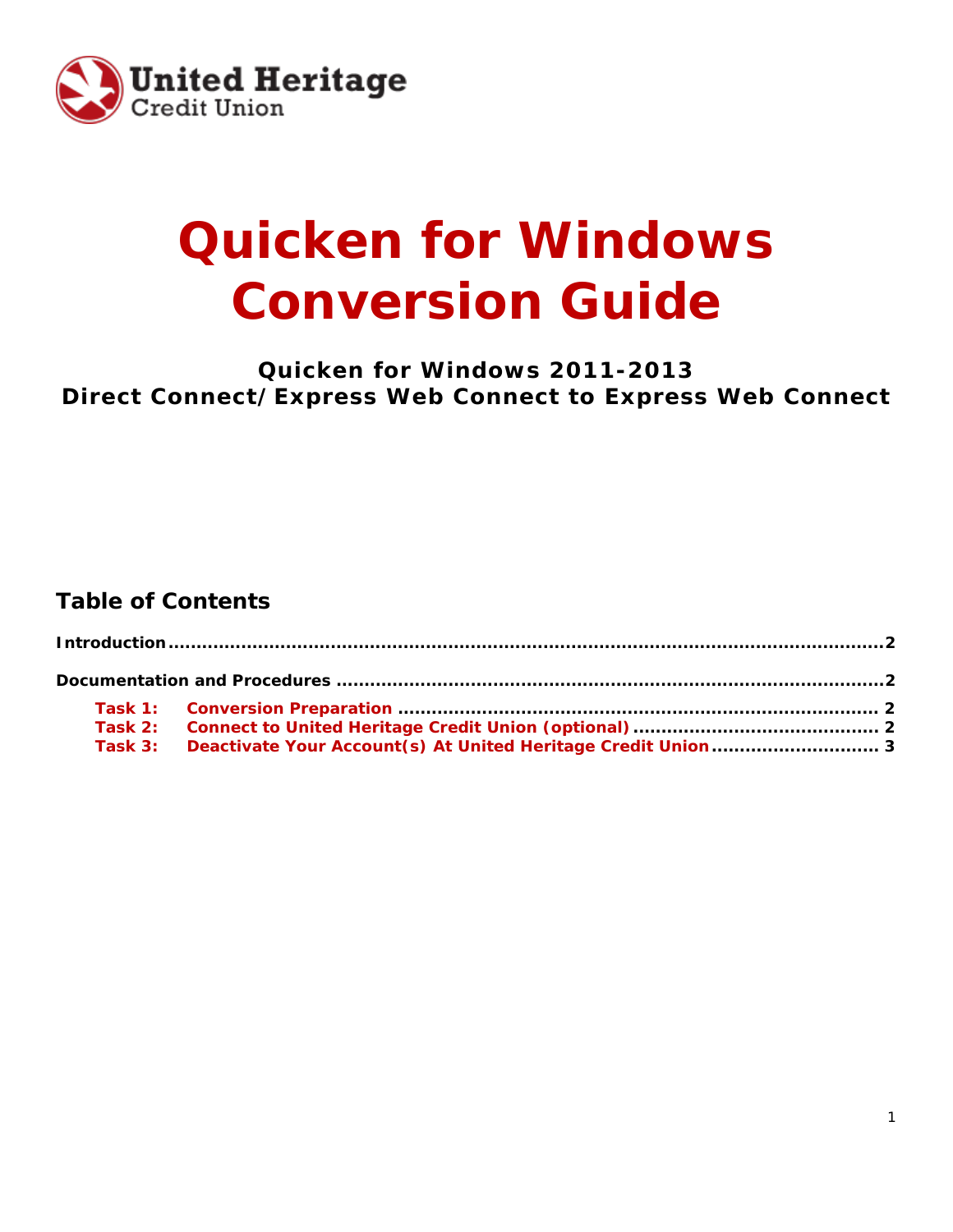

## **Introduction**

To use Quicken with the new UHCU Online Banking system, you need to modify your Quicken settings and transition your data. You will need your UHCU Online Banking **Username** and **Password** to complete this process.

It is important that you follow the guide exactly as outlined below. If you do not follow the guide, your service may stop functioning properly. This conversion should take 15–30 minutes.

### **Documentation and Procedures**

#### **Task 1: Conversion Preparation**

1. Back up your data file.

Please note: For instructions to back up your data file, select **Help** menu > **Search**. Search for "Back Up Data File" and follow the instructions.

2. Download the latest Quicken update.

Please note: For instructions to download an update, select **Help** menu > **Quicken Help**. Search for "Update Software" and follow the instructions.

#### **Task 2: Connect to United Heritage Credit Union (optional)**

1. Select the **Tools** menu > **One Step Update**.

Please note: Depending on how you manage financial institution passwords, you may be prompted to enter your Vault password at this time or you may enter individual passwords in the **One Step Update** window.

- 2. In the **One Step Update Settings** window, ensure all items are checked and select "Update Now".
- 3. If new transactions display in the **Online Update Summary**, accept them in your Quicken account register.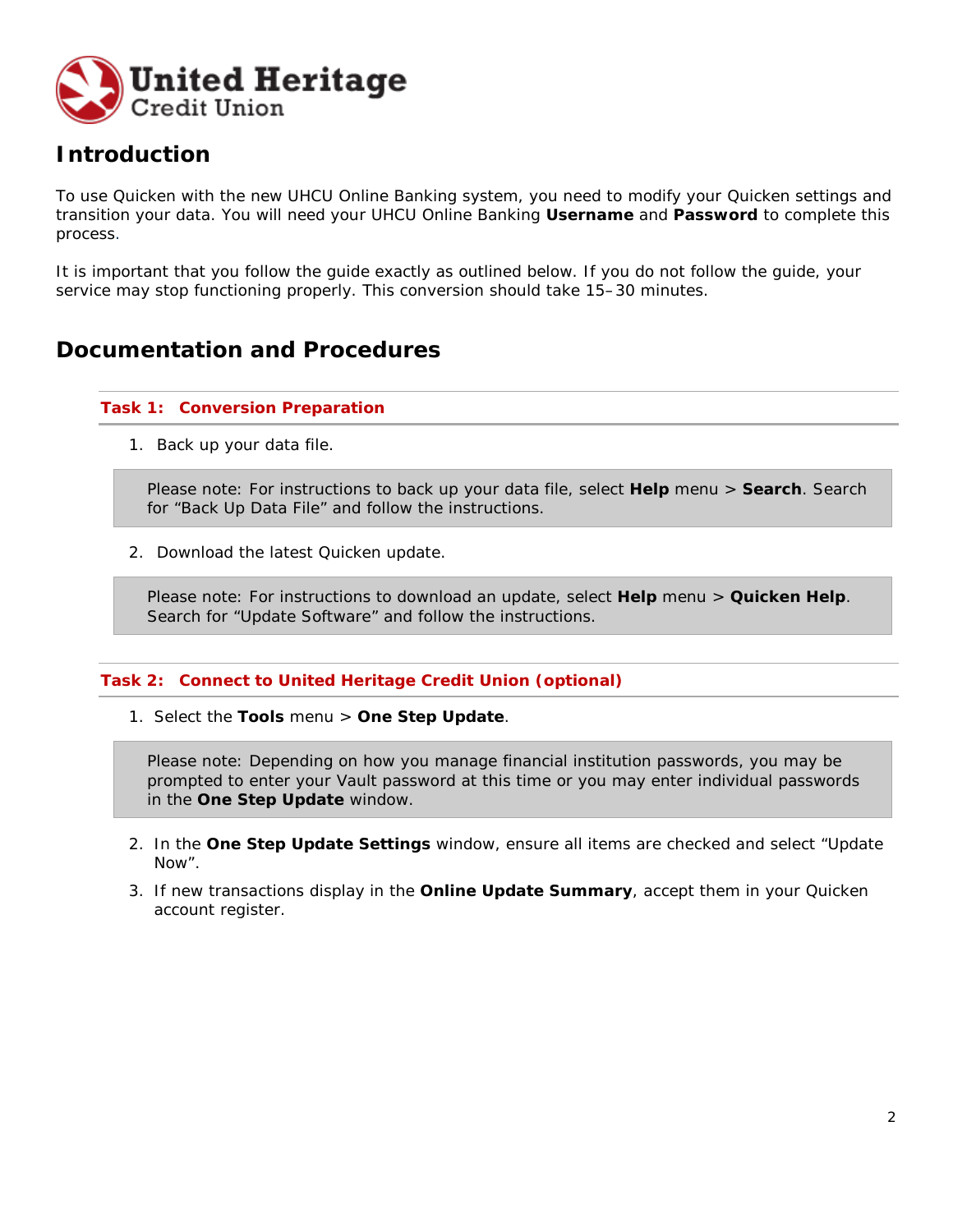

**Task 3: Deactivate Your Account(s) At United Heritage Credit Union**

1. Select **Tools** menu > **Account List**.

|            | <b>Account List</b>                |          |                              |                 |
|------------|------------------------------------|----------|------------------------------|-----------------|
|            | Account Name                       |          | Transaction Download (D)     | Current Balance |
|            | Spending                           |          |                              |                 |
| ÷<br>order | Airmles Checking D                 | Edit No  | ards                         | 106,753.36      |
|            | <b>Amplify Checking D</b>          |          | Edit Ant Available           | 0.00            |
|            | Checking 272588581 B               |          | [dit] Yes (Direct Connect)   | 1,782.30        |
|            | <b>Checking 93031K88 D</b>         |          | Edit Yes C                   | 44.017.07       |
|            | Heritage Checking 2 B              |          | Edit Yes Direct Connect)     | 0.00            |
|            | toney Harket 93031K89 D            |          | [Cdit.] Yes (Direct Connect) | 0.00            |
|            | <b>University Checking D</b>       | EGET AIN |                              | 6,565.73        |
|            | Saings                             |          |                              |                 |
|            | <b>Amplify Savings B</b>           |          | Edit Nor Available           | 0.00            |
|            | Savings 93031500 0                 |          | [Edit] Yes Direct Connect]   | 2,802.43        |
|            | Savings 93031501 B                 |          | Edit Yes Cirect Connect)     | 2,194.53        |
|            | Savinos 93031511 0                 |          | [Edit] Yes (Direct Connect)  | 0.00            |
|            | <b>Scott &amp; Diane Savings B</b> |          | Edit Vies (Direct Connect)   | 1.04            |

- 2. Select the "Edit" or "Edit Details" button of the account you want to deactivate.
- 3. In the **Account Details** window, select the **Online Services** tab.

| Account Details                                      | $\overline{\mathbf{x}}$                                                                                               |
|------------------------------------------------------|-----------------------------------------------------------------------------------------------------------------------|
| <b>Account Details</b>                               |                                                                                                                       |
| Online Services<br><b>Display Options</b><br>General |                                                                                                                       |
| :cking 272588581 - United Heritage Credit Union      | This account is connected via Direct Connect.<br><b>Remove from One Step Update</b><br><b>Activate Online Payment</b> |
| One Step Update                                      |                                                                                                                       |
|                                                      |                                                                                                                       |
| One Step Update is activated.                        |                                                                                                                       |
|                                                      |                                                                                                                       |
|                                                      |                                                                                                                       |
| Online Payment                                       |                                                                                                                       |
| Quicken Bill Pay is available.                       |                                                                                                                       |
|                                                      |                                                                                                                       |
|                                                      |                                                                                                                       |
|                                                      |                                                                                                                       |
|                                                      |                                                                                                                       |
|                                                      |                                                                                                                       |
| <b>Delete Account</b><br><b>Tax Schedule</b>         | OK<br>Cancel                                                                                                          |

4. If you do not use Web BillPay services, proceed to Step 5. If you use Web BillPay services, select "Deactivate" or "Deactivate Online Payment" (only available if you use Web BillPay services). Follow the prompts to confirm the deactivation.